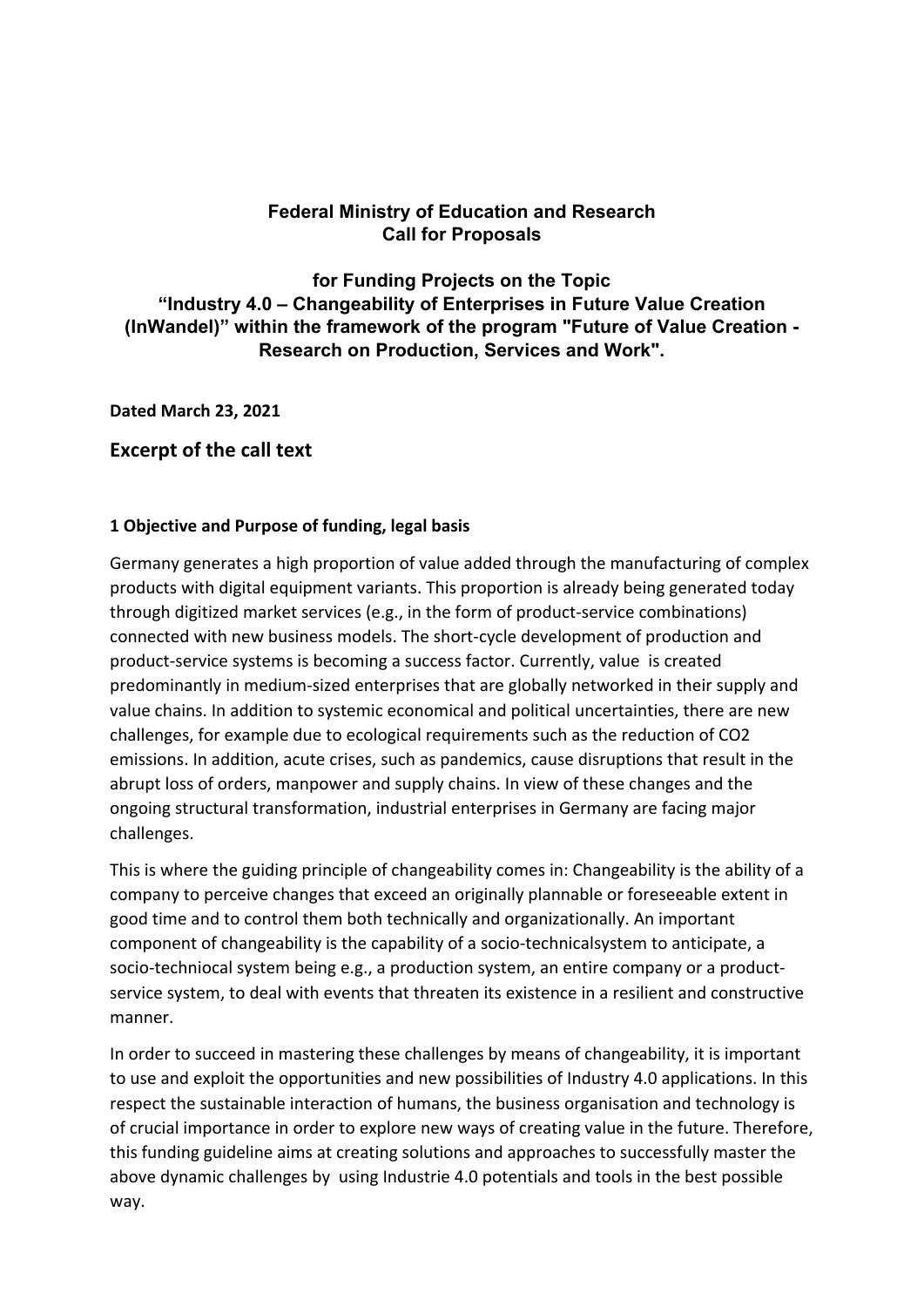The employees, the corporate organisation and the corporate culture are in the focus of design. To develop and expand changeability it must explicitly be anchored in the corporate strategy. In order to be able to draw advantages for networked value creation, corporate cultural, organisational, economic and ecological aspects are to be taken into account holistically. The interdependencies between Industry 4.0, organisation and employees must be investigated, tested and validated in order to develop future of value creation perspectives in Germany.

# 1.1. Funding Objective and Purpose

The Federal Ministry of Education and Research (BMBF) is funding cooperative pre‐ competitive research projects (collaborative projects) to strengthen the addition of value in Germany, as a part of the High‐Tech Strategy 2025 "Research and Innovation for People" and the programme "Future of Value Creation ‐ Research on Production, Services and Work". The intention is to put companies in a better position to react quickly to changes and to actively shape the necessary transformation. The research programme aims for interdisciplinary, application‐oriented new solutions by taking an integrative view on the areas of production, services and work.Research in and with small and medium‐sized enterprises (SMEs) is particularly promoted.

The aim of the funding guideline is to increase changeability in manufacturing enterprises through the development, design and introduction of innovative system solutions as well as the prototypical implementation of the developed solutions in various applications, including validation, in particular under aspects of economic efficiency and sustainability. To ensure that, facing the economic, social and technological drivers of change, manufacturing enterprises in Germany can continue to meet the challenges of structural change in the future, the aim is to permanently implement and establish human-related changeability in a novel way, exploiting the potentials of digitalisation.‐

The purpose of this funding guideline is to support enterprises in developing and implementing their changeability on a higher quality level than before by using the new Industry 4.0 technologies and methods with a socio‐technical systemic approach. Industry 4.0 solutions and the application of artificial intelligence (AI) can enable central strategic tasks in the consolidation of modifications. In particular, it is intended that manufacturing enterprises and their service providers are supported in the optimum and long‐term alignment of their existing or new Industriy 4.0 systems and structures to change with the help of a systematic, strategic and holistic approach. To this end, specific mechanisms of changeability are to be systemically researched in depth, and suitable recommendations and guides for action, especially for SMEs, are to be developed.

This announcement is part of the funding activities of the various ministries of the Federal Government on the topic of Industry 4.0. This announcement is intended to contribute to the identification, further development and testing of solutions for the design of adaptable, human‐centred structures for Industry 4.0 factories and networks.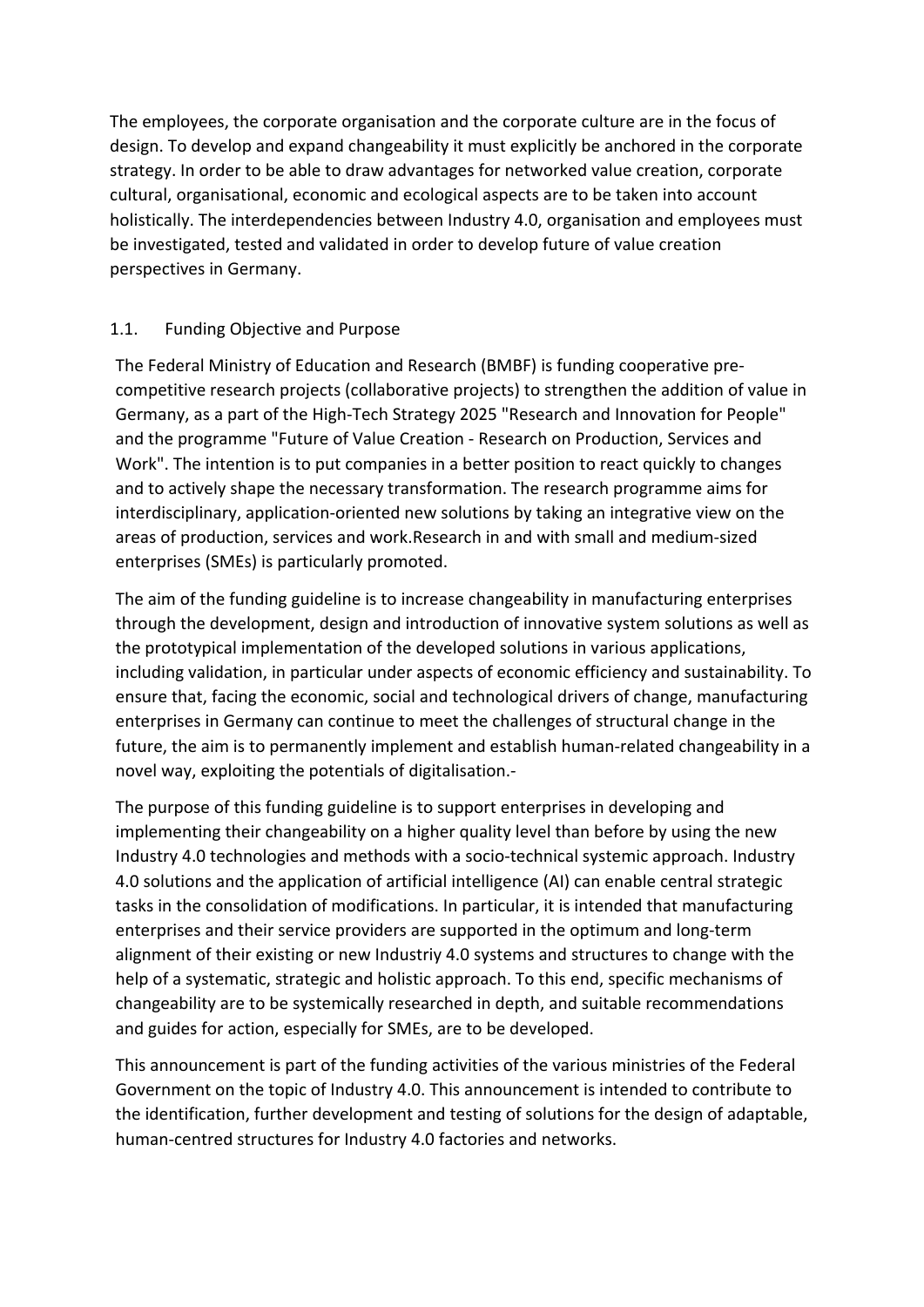## 1.2 Legal basis

The Federal Government will award the grants in accordance with these funding regulations, sections 23 and 44 of the Federal Budget Code (Bundeshaushaltsordnung, BHO) and the administrative regulations issued for this purpose as well as the BMBF's "Guidelines for Grant Applications on an Expenditure Basis (AZA)" and/or ‐ the "Guidelines for Grant Applications on a Cost Basis (AZK)". There is no entitlement to the grant. Rather, the awarding authority will decide on the basis of its dutiful discretion within the framework of the available budget funds. Under these funding regulations, state aid is granted on the basis of Article 25(2) of the General Block Exemption Regulation (GBER) of the European Commission.1 Funding is granted in compliance with the Common Provisions laid down in Chapter I of the GBER, in particular taking into account the definitions listed in Article 2 of the Regulation (cf. the Annex on State Aid Requirements for the Funding Regulations).

# **2. Subject of Funding**

With this funding guideline, the BMBF is supporting the targeted development of cooperative, pre‐competitive research projects (collaborative projects) that put manufacturing enterprises and their service providers in a better position to react quickly to changes and actively shape the necessary transformation. Research in and with SMEs is particularly promoted.

The required innovations for changeability require a new player and stakeholder perspective on the design of complex products, product-service and production systems, these needing to be from the outset viewed holistically as socio-technical (eco-)systems. These systems are defined as an organised number of people interacting with specifically structured technologies and networked cyber‐physical systems. Production systems can range from a single workstation to a complete factory and beyond to a production network as well as a complete value network. With the above‐mentioned objective of changeability, the systems are to be designed as specific, application‐oriented and exemplary solutions that combine suitable Industrie 4.0 methods and tools with changeability strategies.

Accordingly, enabling changeability is a multi‐ and transdisciplinary research task that encompasses production, service and labour research equally as integral components. This holistic and complex approach poses a high research risk, especially for small and medium‐ sized enterprises.

The research priorities are structured into four design fields. Individual elements from at least three of the four interrelated design fields are to be worked upon holistically, taking into account their mutual interactions. It is obligatory that design field D) must be taken into account in all cases.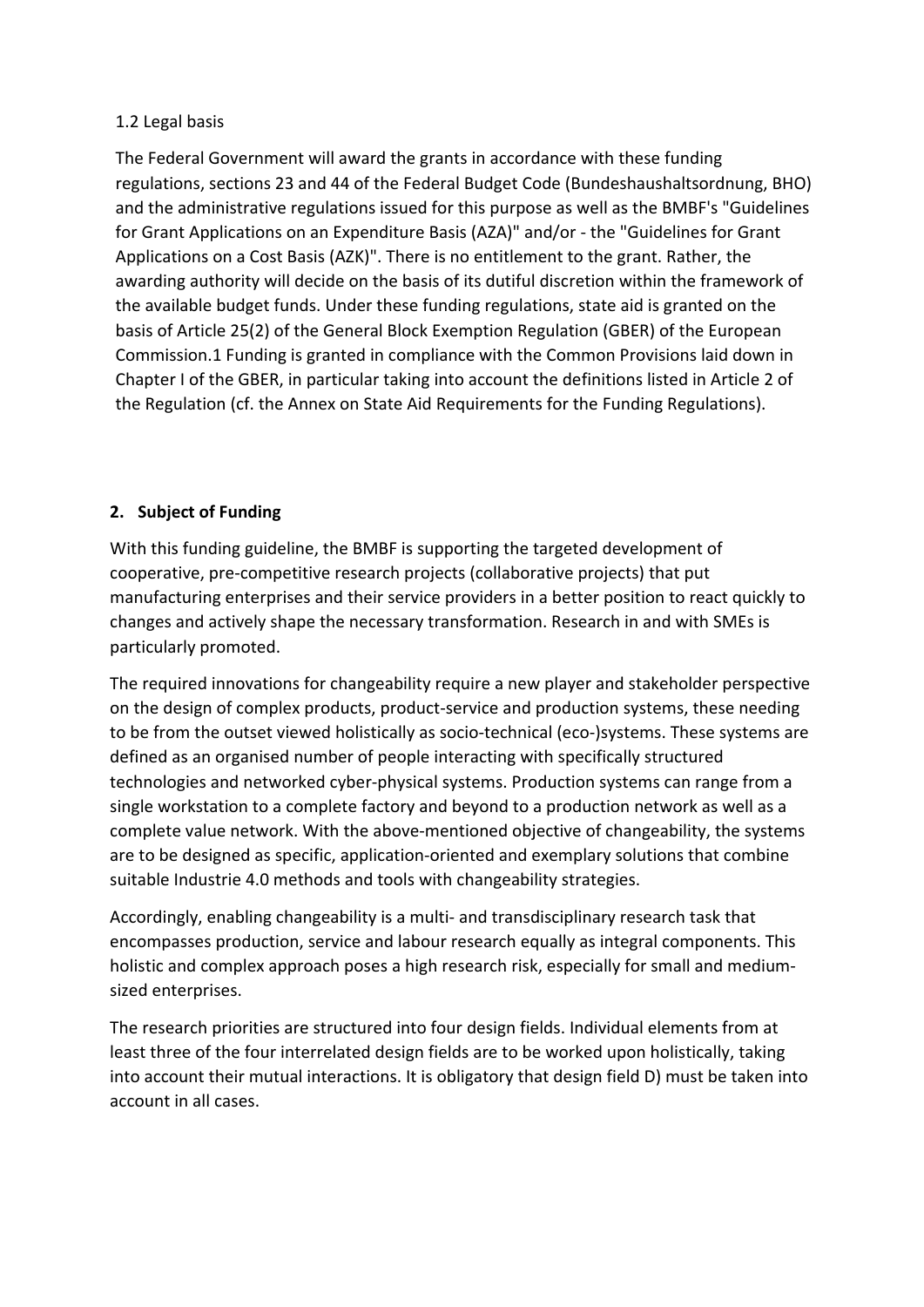A) Design field corporate strategy

‐ Creation of a holistic modularity of organisation and technology as a basis for faster reactions to change and permanent anchoring of changeability in corporate strategy for effective and efficient reaction to long‐term megatrends as well as to short‐term disruptions

‐ Development of new combinations of strategic corporate goals and lean management principles with operational methods and tools for the holistic organisation of production and product‐service systems in the digitally driven transformation.

‐ Development of methods of harmonising production strategy with corporate strategy

‐ Development of strategic early detection tools to identify change drivers, for monitoring, and for creating transparency and decision support by digital data collecting and evaluating methods (such as smart data approaches)

‐ Development of approaches to increase the speed of decision‐making in the company and the changeability across locations in value creation networks.

B) Design field organisational structure and corporate culture

 ‐ Creation of at‐hand organisational structures capable of change that allow rapid (re‐ )structuring of internal responsibilities, decision‐making competences and business processes.

‐ Development of concepts on the scalability of decentralised decision‐making and self‐ organisation across the entire organisation, establishment of a comprehensive understanding of systems

‐ Enabling a shift between function‐ and process‐orientation; organisational harmonisation of the coexistence between project and line work

‐ Establishing and validating the company's ability to be efficient and capable of change at the same time

‐Development of a leadership culture at all levels of the company that supports the changeability; implementation of cooperative change management

C) Design field of competence development in participative work systems conducive to learning

‐ Innovation‐ and participation‐oriented empowerment of employees as initiators and drivers of internal and external changes.

Promoting the employees' ability to act, autonomy, self-determination and responsibility, strengthening decision‐making competence in work systems conducive to learning, increasing the employees' willingness and acceptance of change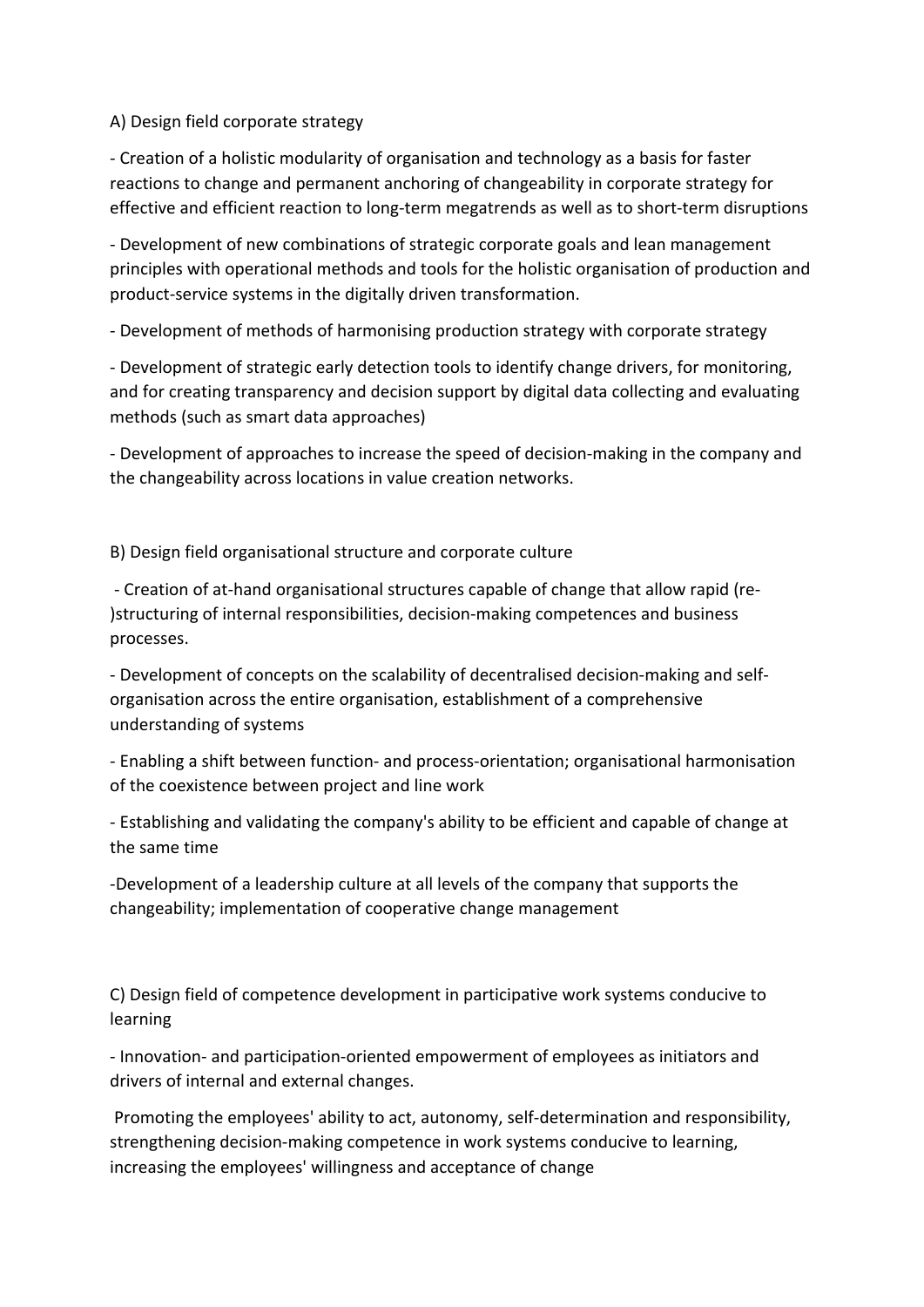‐ Developing employee competences in cross‐domain disciplines, differentiated according to groups of operational actors.

‐ Promotion of key competences, especially for lifelong learning, development of solutions for different qualification and competence levels

D) Design field vertical and horizontal integration of technologies for digital continuity

‐ Adaptation and use of adaptive assistance systems and so‐called smart devices

‐ Usage of progress in data analysis and system forecasting for an overall optimisation with decentralised control

‐ Creation of a transparent, targeted selection of optimal transformation measures and strategies in response to system changes

‐Adaptation and application of cognitive tools and systems to cope with complex control and engineering tasks and to autonomously check and process data; creation of decision support especially for SMEs

‐ Adaptation and application of cross‐manufacturer and industry‐neutral information and communication standards with regard to interfaces and infrastructure for ad‐hoc value chains

Research and development shall be carried out exclusively under the premise of holistic socio-technical system design as an enabler for changeability. It is to be conceived as an integration and implementation task and to be oriented to the respective industrial application scenario. Changeability is to be anchored in the criteria of system understanding in the company organisation, decision support, economic efficiency, user-friendliness and acceptance on the part of the employees. The focus is not to be placed on the specific technological development or fundamental further development of intelligent components. Industriy 4.0 solutions must be designed and implemented with foresight to establish changeability in the sense of technology integration.

Depending on the maturity of the digital transformation in the participating companies, both the vertical integration (within a company) and the horizontal integration (across the complete value network) of the entire systems have to take place.Design and layout must be based on the guiding principles of changeability: Universality, modularity, scalability, compatibility and mobility must be taken into account as the defining characteristics.

The focus of the funded work is to be placed on applications in medium‐sized manufacturing enterprises that produce complex products or offer production‐related services and must react to turbulent market situations. The selection of these applications should be typologically representative for the facility location in terms of market situation, company size, range of services and degree of maturity of the digital transformation.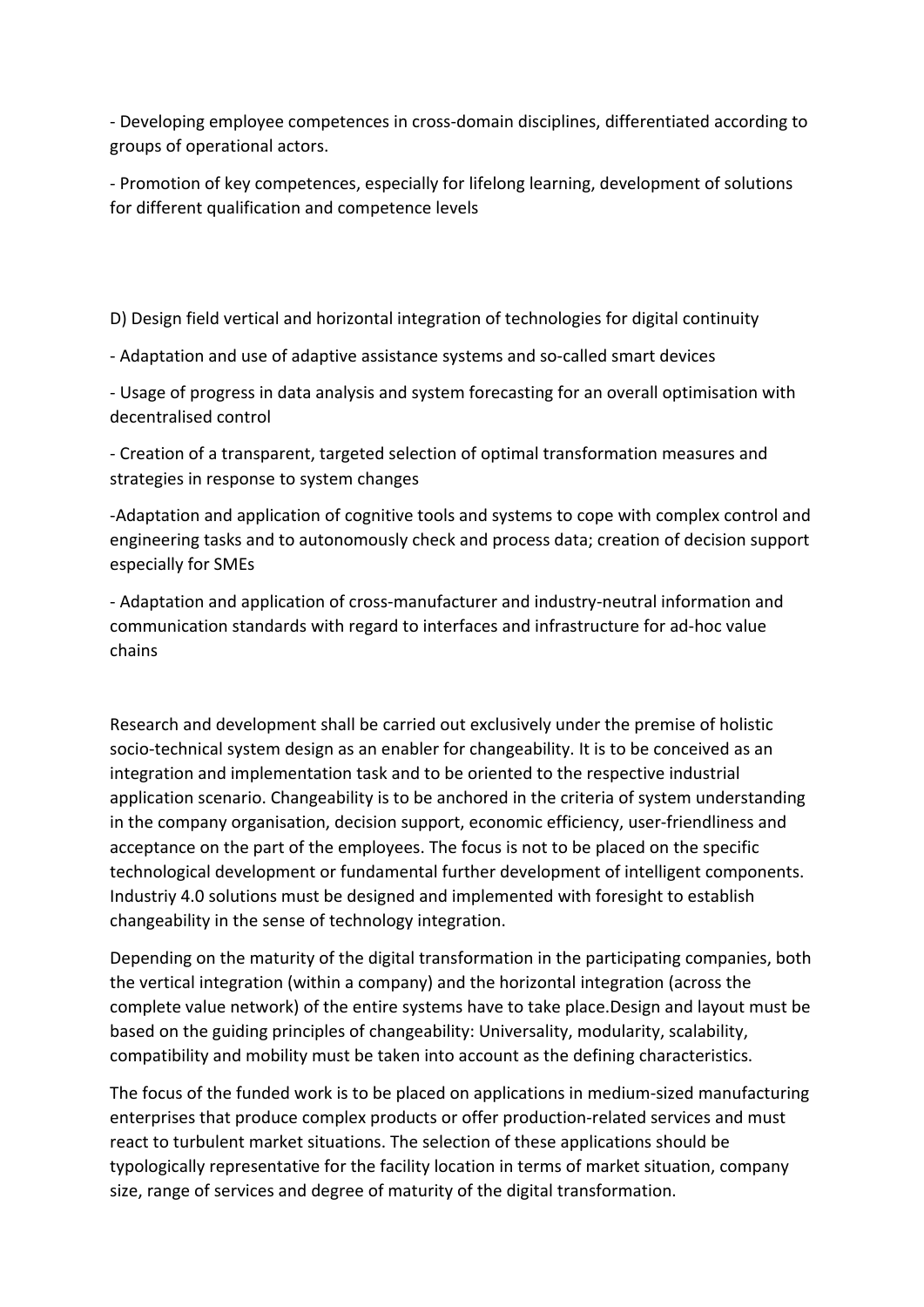Holistic solutions are required with which individual companies, operational value chains as well as cross-company value networks can adapt economically to the changed conditions in a short reaction time through the application and use of digitalisation.

The primary criteria for evaluating the results are the prototypical implementation of the developed solutions in at least three different applications (use cases) of different manufacturing enterprises involved in the project and the validation, especially from the economic efficiency and sustainability points of view. The participating companies should be enabled to continue to adapt, permanently optimise and expand these solutions independently even after the research projects have been completed.

Funding is provided for high‐risk and application‐oriented industrial collaborative projects with an innovative approach that require a division of labour and interdisciplinary cooperation between companies and universities or research institutions. The coordination of collaborations shall favourably be executed by companies.

For the assessment of the applications, it must be outlined how the findings from previously conducted research projects in the context of Industry 4.0 are being taken into account for the research work implementation. The identified need for further research and action resulting from the research advisory board of the German Plattform Industrie 4.0, e.g. the documents "T "Themenfelder Industrie 4.0" und "Wandlungsfähige, menschenzentrierte Strukturen in Fabriken und Netzwerken der Industrie 4.0" (see also http://www.plattform‐ i40.de), must also be taken into account.

Based on the testing and validation of the solutions to be developed, the research and development results, methods and findings gained are to be prepared in recommendations for action and guides for other enterprises. With regard to the avised utilisation of project results, robust concepts and comprehensive procedures must be presented on how the solutions will be utilised for the timely transfer of knowledge and results.

## **3 Special requirements for funding**

The partners of a collaborative project regulate their cooperation in a written cooperation agreement. All partners in the consortium, including those that are research institutions within the meaning of Article 2 (point 83) of the GBER, ensure that no indirect aid is granted to enterprises within the framework of the consortium. To this end, the provisions of point 2.2 of the R&D&I Guidelines must be observed. Before a funding decision is made on a collaborative project, evidence must be provided of an agreement in principle on further criteria specified by the BMBF (cf. BMBF form no. 01104).

**European collaborations on research for production, such as EUREKA, are desirable. EUREKA offers the possibility for German consortia to integrate foreign partners if it should be thematically advantageous or necessary to complement research across**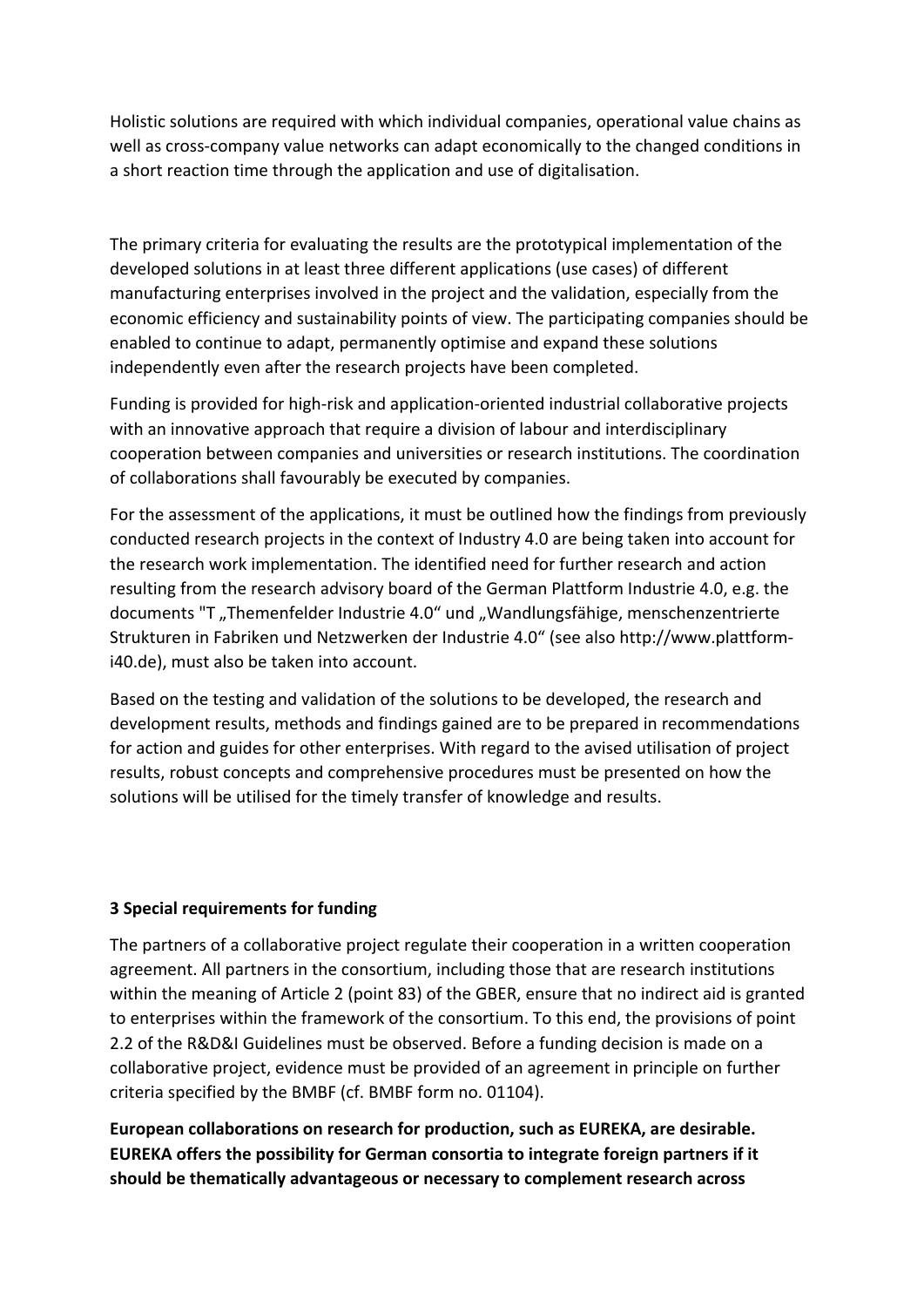**borders. Funding for German partners is possible according to the provisions of this announcement. Foreign partners can be funded by the respective country.** 

## **4. Procedure**

## **4.1. Operation with a Project Management Agency, Application Documents,**

#### **Other Documents, and Use of the Electronic Application System**

At the present time, the BMBF commissioned this Project Management Agency (Projektträger, PT) to handle the funding measure: Projektträger Karlsruhe (PTKA) Karlsruher Institut für Technologie Hermann‐von‐Helmholtz‐Platz 1 76344 Eggenstein‐Leopoldshafen Germany

#### **Central contacts are**

Ms. Heike Menzel

Phone +49 (0)721/608‐31479

Email: heike.menzel@kit.edu

and

Mr. Alexander Mager

Phone +49 (0)721/608‐31427

Email: alexander.mager@kit.edu

#### **EUREKA:**

Ms. Dorothee Weisser

Phone +49 (0)721/608‐26150

Email: dorothee.weisser@kit.edu